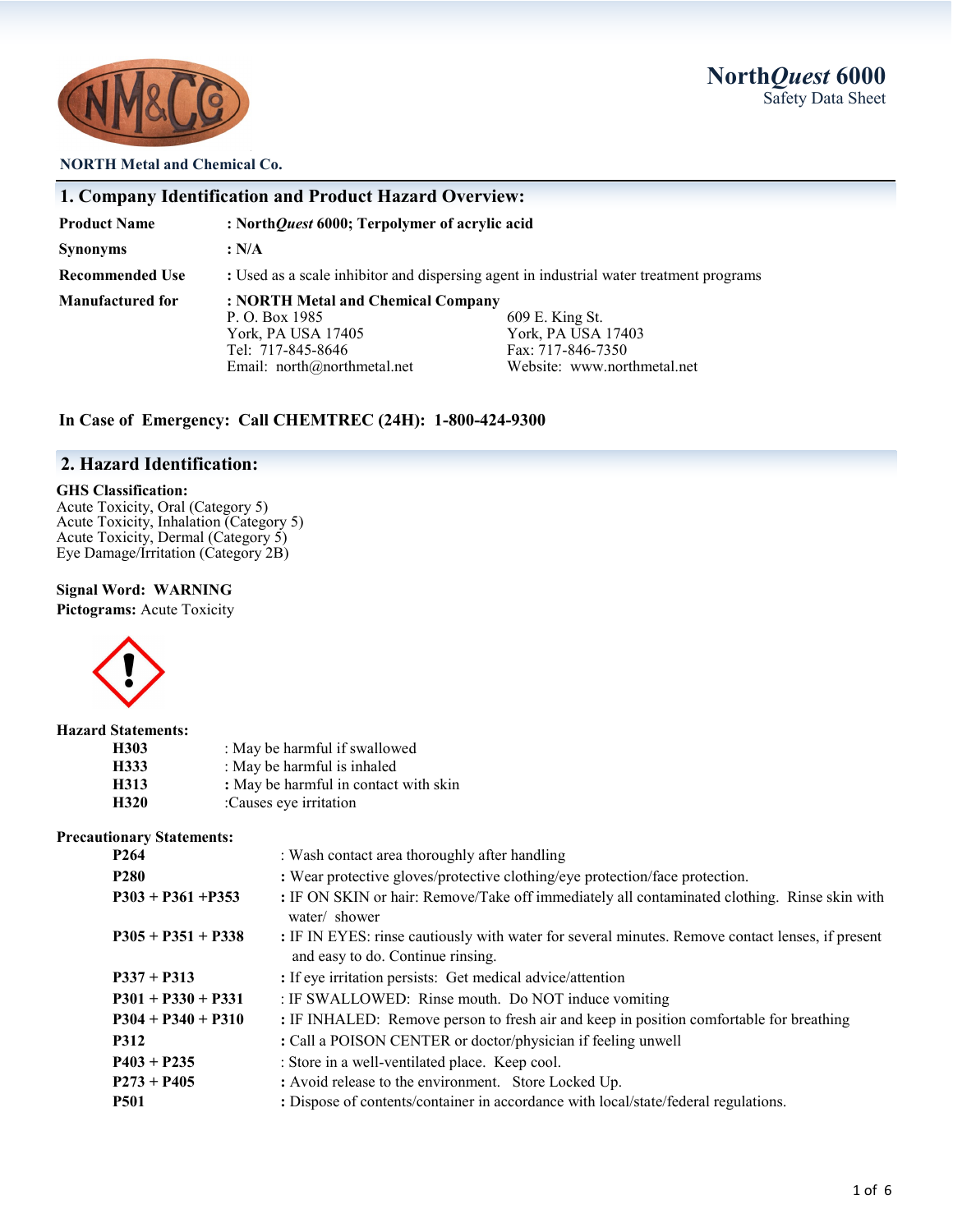# **3. Composition/Information on Ingredient:**

**Chemical Name : North***Quest* **6000,** Terpolymer of acrylic acid

- **Chemical Family :** Acrylic based Terpolymer
- **Chemical Formula :** Not applicable

| Substance:                 | <b>CAS Number:</b> | Hazard        | Composition $(\% )$ |
|----------------------------|--------------------|---------------|---------------------|
| Terpolymer of Acrylic Acid | $9003 - 01 - 4$    | See section 2 | Proprietary         |
| Water                      | 7732-18-5          |               | Proprietary         |

## **4. First Aid Measures:**

| <b>Eyes</b>                        | : Flush with running water for at least fifteen minutes. If irritation persists, get medical aid.                                                                                                                                                                                             |
|------------------------------------|-----------------------------------------------------------------------------------------------------------------------------------------------------------------------------------------------------------------------------------------------------------------------------------------------|
| <b>Skin</b>                        | : Flush with running water for fifteen minutes. If irritation persists, get medical aid.                                                                                                                                                                                                      |
| Ingestion                          | : If the product is swallowed, first rinse mouth with water. Call doctor/ physician/poison center<br>immediately. Do not induce vomiting. Never give anything by mouth to an unconscious person.<br>If a person vomits, place him/her in recovery position so the vomit does not enter lungs. |
| Inhalation                         | : If safe to do so, remove individual from further exposure. Keep warm and at rest. If cough or other<br>symptoms develop, call doctor/poison center immediately.                                                                                                                             |
| <b>PPE</b> for first<br>responders | : Gloves and safety goggles are highly recommended.                                                                                                                                                                                                                                           |

# **5. Fire Fighting Measures:**

| Flash Point $(^{\circ}C)$                                    | : Not combustible                                                                                                                                                                                                                                                                                                                                                                                                                                                                                                                                 |
|--------------------------------------------------------------|---------------------------------------------------------------------------------------------------------------------------------------------------------------------------------------------------------------------------------------------------------------------------------------------------------------------------------------------------------------------------------------------------------------------------------------------------------------------------------------------------------------------------------------------------|
| <b>Flammable Limits</b>                                      | : Not applicable.                                                                                                                                                                                                                                                                                                                                                                                                                                                                                                                                 |
| <b>Auto ignition Temp.</b>                                   | : Not applicable.                                                                                                                                                                                                                                                                                                                                                                                                                                                                                                                                 |
| <b>Flammable Class</b>                                       | : Not applicable.                                                                                                                                                                                                                                                                                                                                                                                                                                                                                                                                 |
| <b>Flame Propagation or</b><br><b>Burning Rate of Solids</b> | : Not available.                                                                                                                                                                                                                                                                                                                                                                                                                                                                                                                                  |
| <b>General Hazard</b><br><b>Special Hazard</b>               | : Evacuate personnel downwind in-order to avoid inhalation of irritating and/or harmful fumes and smoke.<br>: Material can splatter above 100°C/212°F. Dried product can burn.                                                                                                                                                                                                                                                                                                                                                                    |
| <b>Extinguishing Media</b>                                   | : Water spray, chemical-type foam. Appropriate for the surrounding area.                                                                                                                                                                                                                                                                                                                                                                                                                                                                          |
| <b>Hazardous Combustion</b><br><b>Products</b>               | : Carbon monoxide, carbon dioxide, sulfur oxides.                                                                                                                                                                                                                                                                                                                                                                                                                                                                                                 |
|                                                              | Fire Fighting Procedures: This product is a non-flammable substance. However, hazardous decomposition and combustion<br>products such as carbon and sulfur oxides are formed if product is burning. Cool exposed containers<br>with water spray to prevent over heating.                                                                                                                                                                                                                                                                          |
|                                                              | Fire Fighting Equipment: Respiratory and eye protection are required for fire fighting personnel. Full protective equipment<br>(bunker gear) and self-contained breathing apparatus (SCBA) should be used for all indoor fires and any<br>significant outdoor fires. Evacuate area and fight fire from safe distance or a protected location. Move<br>fire-exposed containers, if allowable without sacrificing the safety of the firefighters. If possible,<br>firefighters should control run-off water to prevent environmental contamination. |
| <b>Sensitivity to Static Discharge</b>                       | : Not sensitive.                                                                                                                                                                                                                                                                                                                                                                                                                                                                                                                                  |

**Sensitivity to Mechanical Impact :** Not sensitive.

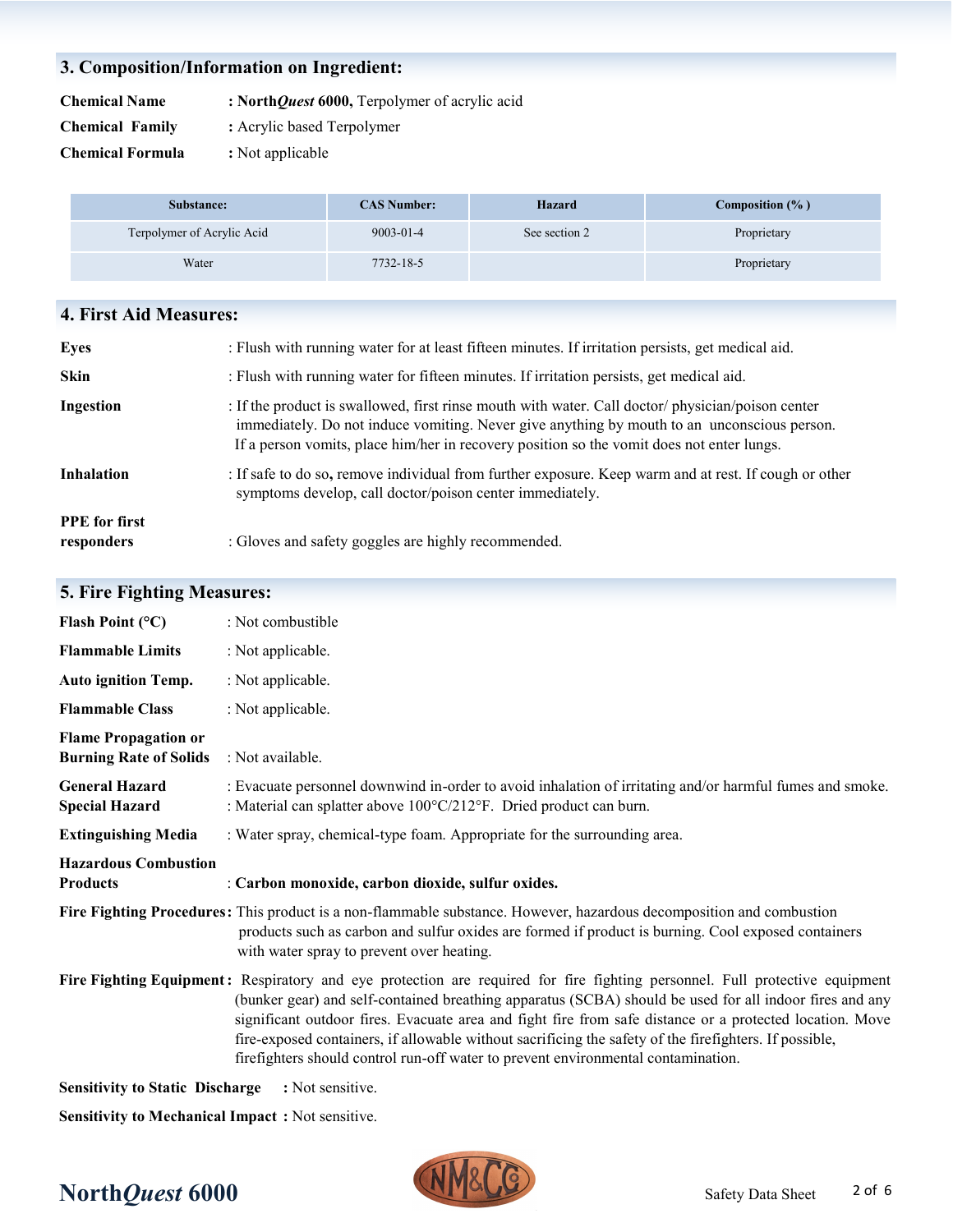| <b>6. Accidental Release Measures:</b>      |                                                                                                                                                                                                                                                                                                                                                           |
|---------------------------------------------|-----------------------------------------------------------------------------------------------------------------------------------------------------------------------------------------------------------------------------------------------------------------------------------------------------------------------------------------------------------|
| <b>Protective Gear for Personnel:</b>       |                                                                                                                                                                                                                                                                                                                                                           |
|                                             | For Small Spill : Safety glasses or chemical splash goggles, chemically resistant gloves (rubber/latex), chemically<br>resistant boots, and any appropriate body protection to minimize direct contact to the skin.                                                                                                                                       |
|                                             | For Large Spill: Triple gloves (rubber and nitrile over latex), chemical resistant suit, boots, hard hat, full face mask/an air<br>purifying respirator (NIOSH approved). Self contained breathing apparatus must be worn in situations<br>where fumigant gas generation and low oxygen levels are a consequence of contamination from the<br>leak.       |
| <b>Spill Clean-up</b><br><b>Procedures:</b> |                                                                                                                                                                                                                                                                                                                                                           |
|                                             | For Small Spill : In the event of a small spill, the leak should be contained with an absorbent pad and placed in a properly<br>labeled waste disposal container immediately. Clean the spill area with water. Do not let chemical/waste<br>enter the environment                                                                                         |
|                                             | For Large Spill: In the event of a large spill, contain the spill immediately and dispose according to state, federal, and<br>local hazardous waste regulation. Do not let chemical/waste enter the environment.                                                                                                                                          |
| <b>Environmental</b>                        |                                                                                                                                                                                                                                                                                                                                                           |
| Precaution                                  | : Water spill: use appropriate containment to avoid run off or release to sewer or other waterways.<br>Land spill: use appropriate containment to avoid run off or release to ground.<br>General precaution: remove containers of strong acid and alkali from the release area.                                                                           |
| <b>Release Notes</b>                        | : If spill could potentially enter any waterway, including intermittent dry creeks, contact local authorities.                                                                                                                                                                                                                                            |
| 7. Handling and Storage:                    |                                                                                                                                                                                                                                                                                                                                                           |
| <b>Handling</b>                             | : Use appropriate personal protective equipment as specified in Section 8. Handle in a well-ventilated<br>area. Handle in a manner consistent with good industrial/manufacturing techniques and practices.<br>Wash hands thoroughly with soap and water after use. Remove contaminated clothing and protective<br>equipment before entering eating areas. |

**Storage** : Store in a cool, dry well-ventilated area. Keep containers closed when not in use. Keep product isolated from incompatible materials/conditions such as freezing temperatures.

## **8. Exposure Controls and Personal Protection:**

**Engineering Controls** : Use appropriate engineering controls to minimize exposure to vapors generated via routine use. Maintain adequate ventilation of workplace and storage areas.

**Personal Protective** 

**Equipment : Eyes and face:** Wear safety glasses with side shields or goggles when handling this material. **Skin:** Avoid direct contact with skin. Wear rubber gloves, apron, boots or whole bodysuit when handling this product. **Respiratory:** Avoid breathing vapor or mist. Use NIOSH approved respiratory protection equipment when air borne exposure is excessive. If used, full face-piece replaces the need for face shield and/or chemical goggles. Consult the respirator manufacturer to determine the appropriate type of equipment for a given application.

**Work Hygienic Practices:** Facilities storing or using this material should be equipped with emergency eyewash, and a safety shower. Good personal hygiene practices should always be followed.

## **Exposure Limits:**

| Substance:                 | CAS No.:        | <b>OSHA STEL</b> | <b>OSHA PEL</b> | <b>ACGIH TLV</b> | <b>ACGIH STEL</b> |
|----------------------------|-----------------|------------------|-----------------|------------------|-------------------|
| Terpolymer of Acrylic Acid | $9003 - 01 - 4$ | N/A              | N/A             | N/A              | N/A               |

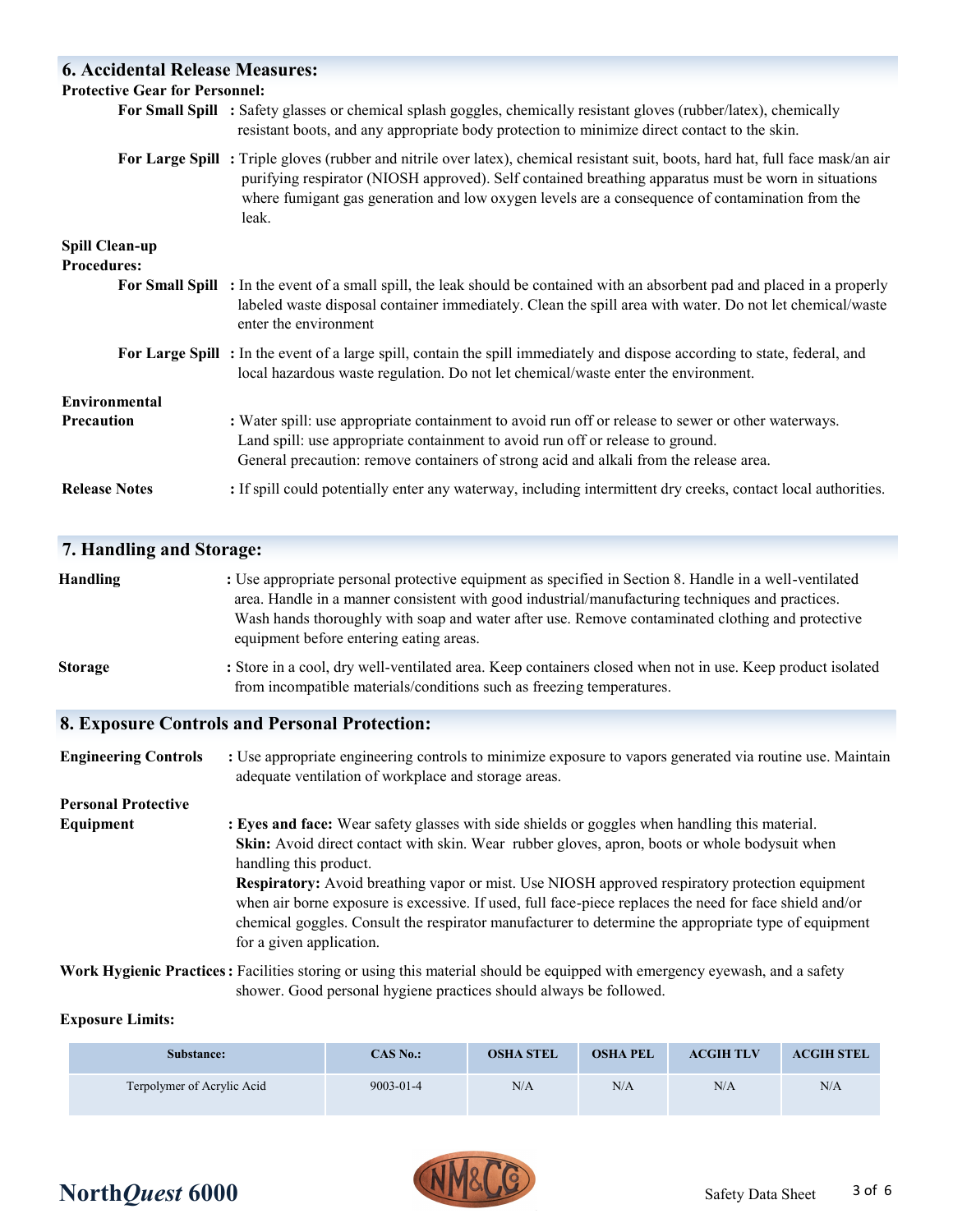| 9. Chemical and Physical Properties: |                        |                              |                                    |
|--------------------------------------|------------------------|------------------------------|------------------------------------|
| Appearance                           | : Clear liquid         | <b>Decomposition Temp.</b>   | : Not available                    |
| Odor                                 | : Characteristic       | <b>Evaporation Rate</b>      | : Not available                    |
| <b>Odor threshold</b>                | : Not available        | Flammability                 | : Not flammable                    |
| Color                                | : Amber color          | <b>Upper Explosive Limit</b> | : Not available                    |
| pH (1% Solution)                     | $: 2.0 - 4.0$          | <b>Vapor Pressure</b>        | : 3.2 kPa @ 25 $\degree$ C (Water) |
| <b>Melting Point</b>                 | $:$ > 0°C              | <b>Vapor Density</b>         | : Not available                    |
| <b>Freezing Point</b>                | $: < 0$ <sup>o</sup> C | <b>Specific Gravity</b>      | $: 1.150 - 1.250$                  |
| <b>Boiling Range</b>                 | $: > 100^{\circ}C$     | <b>Solubility</b>            | : Soluble in water                 |
| <b>Flash Point</b>                   | : Not available        | <b>Partition Coefficient</b> | : Not available                    |
| Viscosity (cPs) $\omega$ 25 °C       | $:600$ cps max         | <b>Auto Ignition Temp.</b>   | : Not available                    |

# **10. Stability and Reactivity:**

| <b>Stability</b>           | : The product is stable under normal ambient conditions of temperature and pressure. Avoid<br>temperatures above 230°C at which polymer decomposition occurs. |
|----------------------------|---------------------------------------------------------------------------------------------------------------------------------------------------------------|
| <b>Polymerization</b>      | : Polymerization may occur at higher temperatures.                                                                                                            |
| <b>Hazardous</b>           | <b>Decomposition Products:</b> Carbon monoxide, carbon dioxide and sulfur oxides.                                                                             |
|                            | <b>Incompatible Materials</b> : Strong alkalis, amines, nitrites, sulfites, reducing agents, oxidizing agents.                                                |
| <b>Conditions to Avoid</b> | : Avoid exposure to extreme temperatures, contact with incompatible chemicals, uncontrolled contact<br>with accelerants.                                      |

# **11. Toxicological Information:**

## **Acute Toxicity:**

| : 5000 mg/kg (Rat)         |
|----------------------------|
| $\div$ 2000 mg/kg (Rabbit) |
| : No data available        |
|                            |

### **Corrosion/Irritation:**

| Skin                        | : No data available              |
|-----------------------------|----------------------------------|
| Eyes                        | : Slight eye irritation (Rabbit) |
| <b>Sensitization:</b>       |                                  |
| Respiratory                 | : No data available.             |
| Skin                        | : No data available.             |
| Carcinogenicity             | : No data available.             |
| Mutagenicity                | : No data available.             |
| <b>Reproductive Effects</b> | : No data available.             |
| <b>Teratogenic Effects</b>  | : No data available.             |
|                             |                                  |

**Routes of Exposure :** Eyes, Skin, Inhalation, Ingestion

# **Long Term Exposure Health Effects:**

| Eyes       | : Can cause severe damage to the eyes if exposure if prolonged.                           |
|------------|-------------------------------------------------------------------------------------------|
| Skin       | : Can cause significant irritation if exposure is prolonged.                              |
| Inhalation | : Can lead to coughing, nasal congestion, tightness of chest and /or shortness of breath. |
| Ingestion  | : Can lead to possible nausea or vomiting.                                                |
|            |                                                                                           |



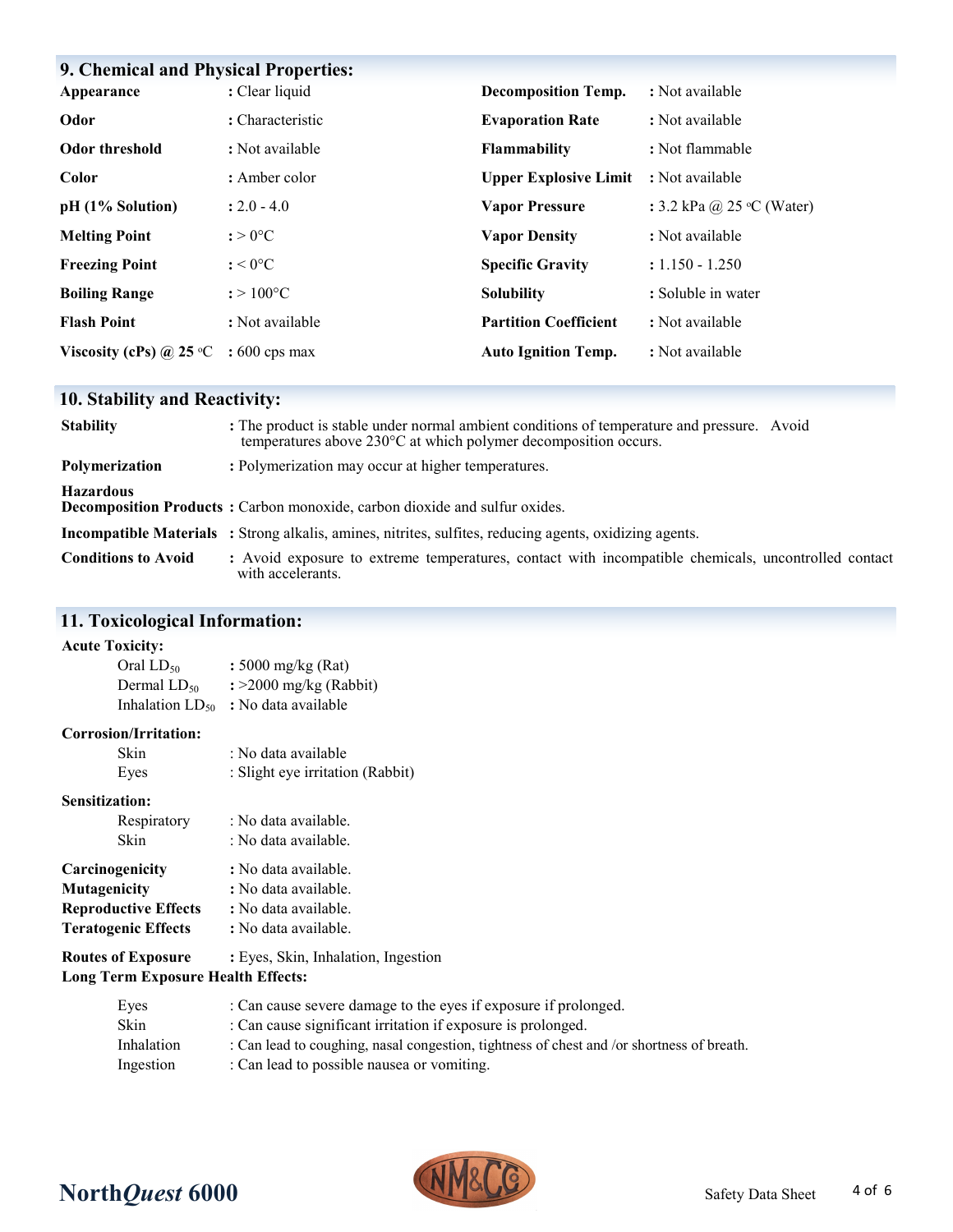## **12. Ecological Information:**

### **All work practices must be aimed at eliminating environmental contamination.**

| Biodegradability in<br>Soil/Water  | : No data available.                                                                                                                          |  |  |
|------------------------------------|-----------------------------------------------------------------------------------------------------------------------------------------------|--|--|
| <b>Bioaccumulative</b>             |                                                                                                                                               |  |  |
| <b>Potential</b>                   | : No data available.                                                                                                                          |  |  |
| <b>Terrestrial Ecotoxicity</b>     | : This material can be harmful or fatal to contaminated plants or animals, especially if large volumes are<br>released into the environments. |  |  |
| <b>Aquatic Ecotoxicity (Acute)</b> |                                                                                                                                               |  |  |
| <b>Fish Toxicity</b>               | : Rainbow Trout- $LC_{50}$ (96h) - >1,100 mg/l                                                                                                |  |  |
|                                    | <b>Aquatic Invertebrates:</b> Daphnia magna (Crustacea) $EC_{50}(48h) - 1,040$ mg/l                                                           |  |  |
| <b>Aquatic Plants</b>              | : No data available                                                                                                                           |  |  |
| <b>Mobility in Soil</b>            | : No data available.                                                                                                                          |  |  |
| <b>Other Adverse Effects</b>       | : No data available.                                                                                                                          |  |  |

## **13. Disposal Considerations:**

| <b>Disposal Method</b>  | : Dispose of waste at an appropriate waste disposal facility according to current applicable laws and<br>regulations.                                                                                                          |
|-------------------------|--------------------------------------------------------------------------------------------------------------------------------------------------------------------------------------------------------------------------------|
| <b>For Large Spills</b> | : Contain material and call local authorities for emergency assistance.                                                                                                                                                        |
| <b>Product Disposal</b> | : Dispose of at a supervised incineration facility or an appropriate waste disposal facility according to<br>current applicable local, state and federal laws, regulations and product characteristics at time of<br>disposal. |
| <b>Empty Container</b>  | : Contaminated container should be labeled and disposed in accordance to local, state and federal laws and<br>regulations.                                                                                                     |
| <b>General Comments</b> | : Refer to section 6, accidental release measures for additional information.                                                                                                                                                  |

# **14. Transport Information:**

| <b>Regulatory</b><br><b>Information</b> | UN No. | <b>Proper Shipping Name</b> | <b>UN Class</b> | Packing<br>Group | Labels |
|-----------------------------------------|--------|-----------------------------|-----------------|------------------|--------|
| <b>US DOT</b>                           | None   | Not Regulated               | None            |                  | None   |
| <b>IMDG</b>                             | None   | Not Regulated               | None            |                  | None   |
| <b>JATA</b>                             | None   | Not Regulated               | None            |                  | None   |

## **15. Regulatory Information:**

#### **U.S. FEDERAL REGULATIONS:**

**CERCLA**: No components of this product are listed.

**SARA TITLE III (EPCRA) Section 313:** No components of this product are listed.

**SARA TITLE III (EPCRA) Section 311/312:** No components of this product are listed.

Acute health hazard - No Chronic health hazard - No Fire Hazard - No Pressure Hazard - No Reactivity Hazard - No



# **North***Quest* **6000** Safety Data Sheet